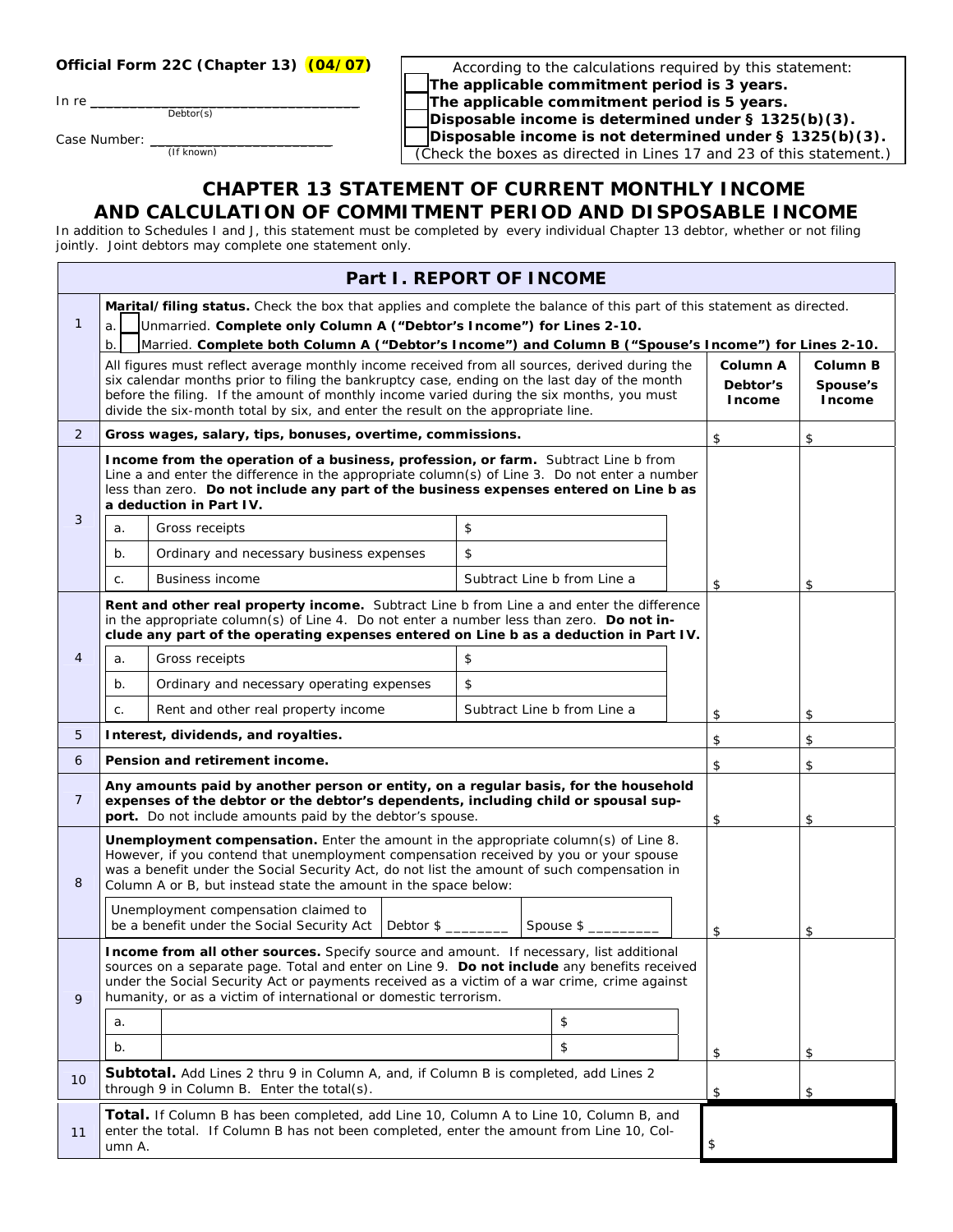| Part II. CALCULATION OF § 1325(b)(4) COMMITMENT PERIOD                                |                                                                                                                                                                                                                                                                                                                                                                                                                               |    |  |  |
|---------------------------------------------------------------------------------------|-------------------------------------------------------------------------------------------------------------------------------------------------------------------------------------------------------------------------------------------------------------------------------------------------------------------------------------------------------------------------------------------------------------------------------|----|--|--|
| 12 <sup>2</sup>                                                                       | Enter the amount from Line 11.                                                                                                                                                                                                                                                                                                                                                                                                |    |  |  |
| 13                                                                                    | <b>Marital adjustment.</b> If you are married, but are not filing jointly with your spouse, AND if you contend<br>that calculation of the commitment period under $\S$ 1325(b)(4) does not require inclusion of the income of<br>your spouse, enter the amount of the income listed in Line 10, Column B that was NOT paid on a regular<br>basis for the household expenses of you or your dependents. Otherwise, enter zero. |    |  |  |
| 14                                                                                    | Subtract Line 13 from Line 12 and enter the result.                                                                                                                                                                                                                                                                                                                                                                           |    |  |  |
| 15                                                                                    | <b>Annualized current monthly income for <math>\S</math> 1325(b)(4).</b> Multiply the amount from Line 14 by<br>the number 12 and enter the result.                                                                                                                                                                                                                                                                           | \$ |  |  |
| 16                                                                                    | Applicable median family income. Enter the median family income for applicable state and house-<br>hold size. (This information is available by family size at www.usdoj.gov/ust/ or from the clerk of the<br>bankruptcy court.)                                                                                                                                                                                              |    |  |  |
|                                                                                       | a. Enter debtor's state of residence: b. Enter debtor's household size:                                                                                                                                                                                                                                                                                                                                                       | \$ |  |  |
| <b>Application of § 1325(b)(4).</b> Check the applicable box and proceed as directed. |                                                                                                                                                                                                                                                                                                                                                                                                                               |    |  |  |
| 17                                                                                    | The amount on Line 15 is less than the amount on Line 16. Check the box for "The applicable commit-<br>ment period is 3 years" at the top of page 1 of this statement and continue with this statement.                                                                                                                                                                                                                       |    |  |  |
|                                                                                       | The amount on Line 15 is not less than the amount on Line 16. Check the box for "The applicable com-                                                                                                                                                                                                                                                                                                                          |    |  |  |

mitment period is 5 years" at the top of page 1 of this statement and continue with this statement.

| Part III. APPLICATION OF § 1325(b)(3) FOR DETERMINING DISPOSABLE INCOME |                                                                                                                                                                                                                                                                                                                                                                                                                                                                                                                                                               |    |  |  |
|-------------------------------------------------------------------------|---------------------------------------------------------------------------------------------------------------------------------------------------------------------------------------------------------------------------------------------------------------------------------------------------------------------------------------------------------------------------------------------------------------------------------------------------------------------------------------------------------------------------------------------------------------|----|--|--|
| 18                                                                      | Enter the amount from Line 11.                                                                                                                                                                                                                                                                                                                                                                                                                                                                                                                                | \$ |  |  |
| 19                                                                      | <b>Marital adjustment.</b> If you are married, but are not filing jointly with your spouse, enter the amount<br>of the income listed in Line 10, Column B that was NOT paid on a regular basis for the household expenses<br>of you or your dependents. If you are unmarried or married and filing jointly with your spouse, enter zero.                                                                                                                                                                                                                      | \$ |  |  |
| 20                                                                      | Current monthly income for § 1325(b)(3). Subtract Line 19 from Line 18 and enter the result.                                                                                                                                                                                                                                                                                                                                                                                                                                                                  |    |  |  |
| 21                                                                      | <b>Annualized current monthly income for § 1325(b)(3).</b> Multiply the amount from Line 20 by<br>the number 12 and enter the result.                                                                                                                                                                                                                                                                                                                                                                                                                         | \$ |  |  |
| 22                                                                      | Applicable median family income. Enter the amount from Line 16.<br>\$                                                                                                                                                                                                                                                                                                                                                                                                                                                                                         |    |  |  |
| 23                                                                      | Application of § 1325(b)(3). Check the applicable box and proceed as directed.<br>The amount on Line 21 is more than the amount on Line 22. Check the box for "Disposable income is de-<br>termined under $\S$ 1325(b)(3)" at the top of page 1 of this statement and complete the remaining parts of this state-<br>ment.<br>The amount on Line 21 is not more than the amount on Line 22. Check the box for "Disposable income<br>is not determined under $\S 1325(b)(3)$ " at the top of page 1 of this statement and complete Part VII of this statement. |    |  |  |

**Do not complete Parts IV, V, or VI. Part IV. CALCULATION OF DEDUCTIONS ALLOWED UNDER § 707(b)(2) Subpart A: Deductions under Standards of the Internal Revenue Service (IRS)**  24 **National Standards: food, clothing, household supplies, personal care, and miscellaneous.** Enter the "Total" amount from IRS National Standards for Allowable Living Expenses for the applicable family size and income level. (This information is available at www.usdoj.gov/ust/ or from the clerk of the bankruptcy court.) **Local Standards: housing and utilities; non-mortgage expenses.** Enter the amount of the

25A IRS Housing and Utilities Standards; non-mortgage expenses for the applicable county and family size. (This information is available at [www.usdoj.gov/ust/](http://www.usdoj.gov/ust/eo/bapcpa/meanstesting.htm) or from the clerk of the bankruptcy court).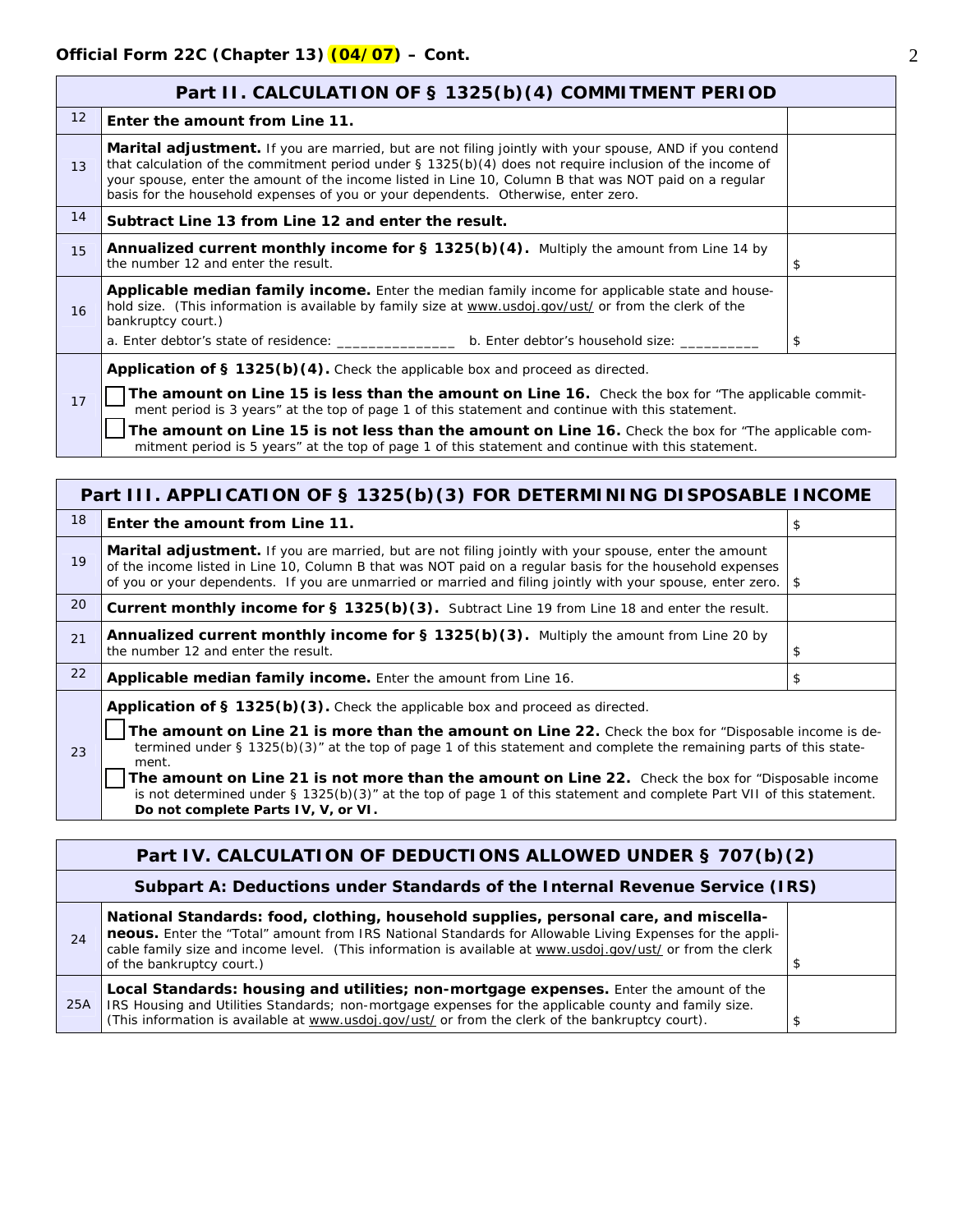## **Official Form 22C (Chapter 13) (04/07) – Cont.** 3

25B

26

27

28

29

30

| Local Standards: housing and utilities; mortgage/rent expense. Enter, in Line a below, the<br>amount of the IRS Housing and Utilities Standards; mortgage/rent expense for your county and family size<br>(this information is available at www.usdoj.gov/ust/ or from the clerk of the bankruptcy court); enter on<br>Line b the total of the Average Monthly Payments for any debts secured by your home, as stated in Line<br>47; subtract Line b from Line a and enter the result in Line 25B. Do not enter an amount less than<br>zero.<br>\$<br>IRS Housing and Utilities Standards; mortgage/rent Expense<br>a.                                                           |                                                                                             |                              |    |  |
|----------------------------------------------------------------------------------------------------------------------------------------------------------------------------------------------------------------------------------------------------------------------------------------------------------------------------------------------------------------------------------------------------------------------------------------------------------------------------------------------------------------------------------------------------------------------------------------------------------------------------------------------------------------------------------|---------------------------------------------------------------------------------------------|------------------------------|----|--|
| b.                                                                                                                                                                                                                                                                                                                                                                                                                                                                                                                                                                                                                                                                               | Average Monthly Payment for any debts secured by your<br>home, if any, as stated in Line 47 | \$                           |    |  |
| C.                                                                                                                                                                                                                                                                                                                                                                                                                                                                                                                                                                                                                                                                               | Net mortgage/rental expense                                                                 | Subtract Line b from Line a. | \$ |  |
| Local Standards: housing and utilities; adjustment. if you contend that the process set out in<br>Lines 25A and 25B does not accurately compute the allowance to which you are entitled under the IRS<br>Housing and Utilities Standards, enter any additional amount to which you contend you are entitled, and<br>state the basis for your contention in the space below:                                                                                                                                                                                                                                                                                                      |                                                                                             |                              |    |  |
| Local Standards: transportation; vehicle operation/public transportation expense.<br>You are entitled to an expense allowance in this category regardless of whether you pay the expenses of<br>operating a vehicle and regardless of whether you use public transportation.                                                                                                                                                                                                                                                                                                                                                                                                     |                                                                                             |                              |    |  |
| Check the number of vehicles for which you pay the operating expenses or for which the operating ex-<br>penses are included as a contribution to your household expenses in Line 7.<br>2 or more.<br>0 I                                                                                                                                                                                                                                                                                                                                                                                                                                                                         |                                                                                             |                              |    |  |
| Enter the amount from IRS Transportation Standards, Operating Costs & Public Transportation Costs for<br>the applicable number of vehicles in the applicable Metropolitan Statistical Area or Census Region. (This<br>information is available at www.usdoj.gov/ust/ or from the clerk of the bankruptcy court.)                                                                                                                                                                                                                                                                                                                                                                 |                                                                                             |                              |    |  |
| Local Standards: transportation ownership/lease expense; Vehicle 1. Check the number<br>of vehicles for which you claim an ownership/lease expense. (You may not claim an ownership/lease ex-<br>pense for more than two vehicles.)<br>2 or more.<br>l 1<br>Enter, in Line a below, the amount of the IRS Transportation Standards, Ownership Costs, First Car (avail-<br>able at www.usdoj.gov/ust/ or from the clerk of the bankruptcy court); enter in Line b the total of the Av-<br>erage Monthly Payments for any debts secured by Vehicle 1, as stated in Line 47; subtract Line b from<br>Line a and enter the result in Line 28. Do not enter an amount less than zero. |                                                                                             |                              |    |  |
| a.                                                                                                                                                                                                                                                                                                                                                                                                                                                                                                                                                                                                                                                                               | \$<br>IRS Transportation Standards, Ownership Costs, First Car                              |                              |    |  |
| $b$ .                                                                                                                                                                                                                                                                                                                                                                                                                                                                                                                                                                                                                                                                            | Average Monthly Payment for any debts secured by Vehicle 1,<br>as stated in Line 47<br>\$   |                              |    |  |
| C.                                                                                                                                                                                                                                                                                                                                                                                                                                                                                                                                                                                                                                                                               | Net ownership/lease expense for Vehicle 1                                                   | Subtract Line b from Line a. | \$ |  |
| Local Standards: transportation ownership/lease expense; Vehicle 2. Complete this Line<br>only if you checked the "2 or more" Box in Line 28.<br>Enter, in Line a below, the amount of the IRS Transportation Standards, Ownership Costs, Second Car<br>(available at www.usdoj.gov/ust/ or from the clerk of the bankruptcy court); enter in Line b the total of<br>the Average Monthly Payments for any debts secured by Vehicle 2, as stated in Line 47; subtract Line b<br>from Line a and enter the result in Line 29. Do not enter an amount less than zero.                                                                                                               |                                                                                             |                              |    |  |
| a.                                                                                                                                                                                                                                                                                                                                                                                                                                                                                                                                                                                                                                                                               | IRS Transportation Standards, Ownership Costs, Second Car                                   | \$                           |    |  |
| b.                                                                                                                                                                                                                                                                                                                                                                                                                                                                                                                                                                                                                                                                               | Average Monthly Payment for any debts secured by Vehicle 2.<br>as stated in Line 47         | \$                           |    |  |
| Net ownership/lease expense for Vehicle 2<br>Subtract Line b from Line a.<br>C.<br>\$                                                                                                                                                                                                                                                                                                                                                                                                                                                                                                                                                                                            |                                                                                             |                              |    |  |
| Other Necessary Expenses: taxes. Enter the total average monthly expense that you actually incur<br>for all federal, state, and local taxes, other than real estate and sales taxes, such as income taxes, self<br>employment taxes, social security taxes, and Medicare taxes. Do not include real estate or sales<br>taxes.<br>\$                                                                                                                                                                                                                                                                                                                                              |                                                                                             |                              |    |  |
| Other Necessary Expenses: mandatory payroll deductions. Enter the total average monthly                                                                                                                                                                                                                                                                                                                                                                                                                                                                                                                                                                                          |                                                                                             |                              |    |  |

31 payroll deductions that are required for your employment, such as mandatory retirement contributions, union dues, and uniform costs. **Do not include discretionary amounts, such as non-mandatory 401(k) contributions.** \$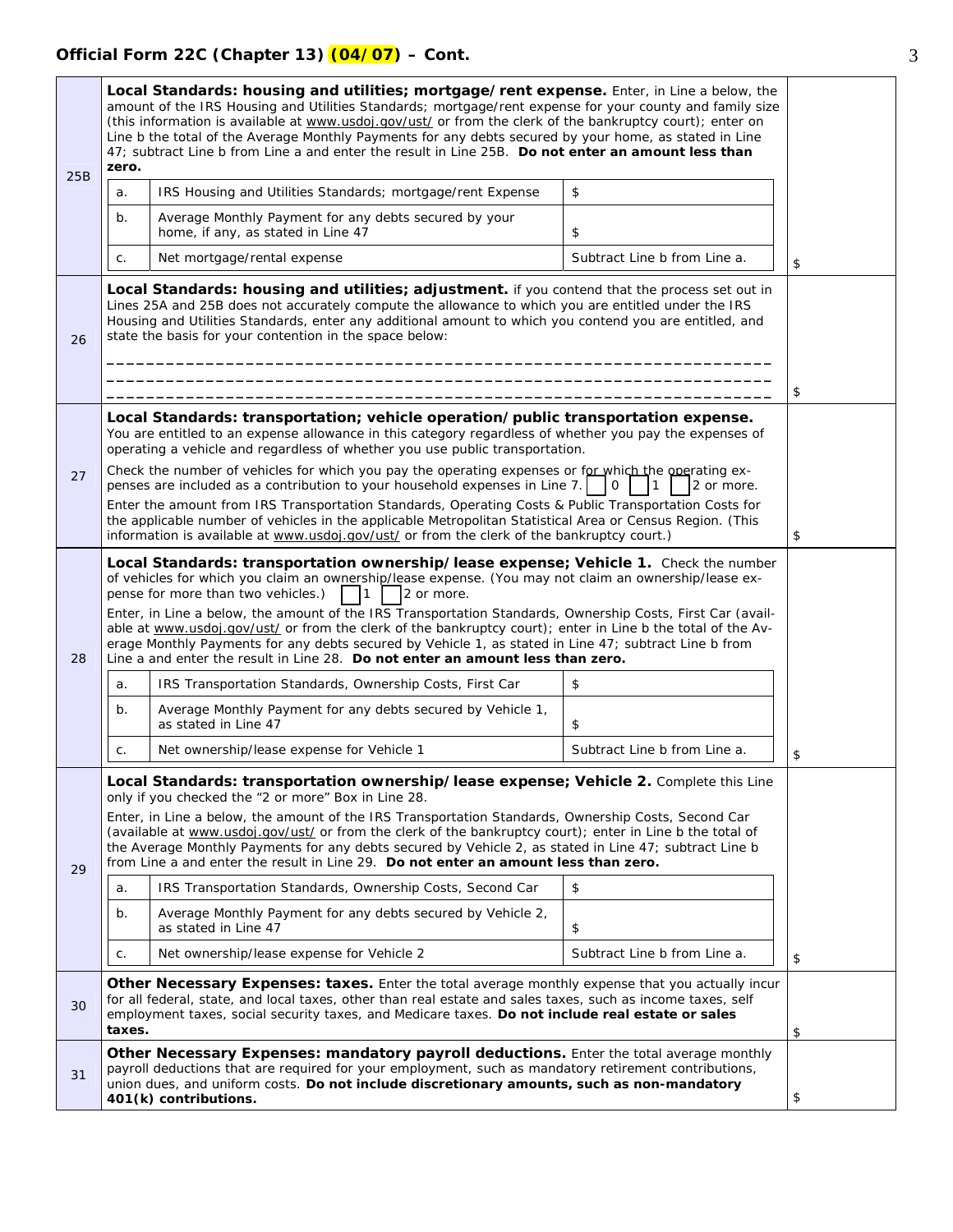| 32 | Other Necessary Expenses: life insurance. Enter average monthly premiums that you actually<br>pay for term life insurance for yourself. Do not include premiums for insurance on your depend-<br>ents, for whole life or for any other form of insurance.                                                                                                                                                                                                                                                    |                                                                                                                                                                                                                                                                                                     |                              | \$ |    |
|----|--------------------------------------------------------------------------------------------------------------------------------------------------------------------------------------------------------------------------------------------------------------------------------------------------------------------------------------------------------------------------------------------------------------------------------------------------------------------------------------------------------------|-----------------------------------------------------------------------------------------------------------------------------------------------------------------------------------------------------------------------------------------------------------------------------------------------------|------------------------------|----|----|
| 33 | Other Necessary Expenses: court-ordered payments. Enter the total monthly amount that<br>you are required to pay pursuant to court order, such as spousal or child support payments. Do not in-<br>clude payments on past due support obligations included in Line 49.                                                                                                                                                                                                                                       |                                                                                                                                                                                                                                                                                                     |                              | \$ |    |
| 34 | Other Necessary Expenses: education for employment or for a physically or mentally<br>challenged child. Enter the total monthly amount that you actually expend for education that is a<br>condition of employment and for education that is required for a physically or mentally challenged depend-<br>ent child for whom no public education providing similar services is available.                                                                                                                     |                                                                                                                                                                                                                                                                                                     |                              |    |    |
| 35 |                                                                                                                                                                                                                                                                                                                                                                                                                                                                                                              | Other Necessary Expenses: childcare. Enter the average monthly amount that you actually ex-<br>pend on childcare-such as baby-sitting, day care, nursery and preschool. Do not include other educa-<br>tional payments.                                                                             |                              |    | \$ |
| 36 |                                                                                                                                                                                                                                                                                                                                                                                                                                                                                                              | Other Necessary Expenses: health care. Enter the average monthly amount that you actually<br>expend on health care expenses that are not reimbursed by insurance or paid by a health savings account.<br>Do not include payments for health insurance or health savings accounts listed in Line 39. |                              |    | \$ |
| 37 | Other Necessary Expenses: telecommunication services. Enter the average monthly amount<br>that you actually pay for telecommunication services other than your basic home telephone service-such<br>as cell phones, pagers, call waiting, caller id, special long distance, or internet service-to the extent nec-<br>essary for your health and welfare or that of your dependents. Do not include any amount previously<br>deducted.                                                                       |                                                                                                                                                                                                                                                                                                     |                              | \$ |    |
| 38 |                                                                                                                                                                                                                                                                                                                                                                                                                                                                                                              | Total Expenses Allowed under IRS Standards. Enter the total of Lines 24 through 37.                                                                                                                                                                                                                 |                              |    | \$ |
|    |                                                                                                                                                                                                                                                                                                                                                                                                                                                                                                              | Subpart B: Additional Expense Deductions under § 707(b)                                                                                                                                                                                                                                             |                              |    |    |
|    |                                                                                                                                                                                                                                                                                                                                                                                                                                                                                                              | Note: Do not include any expenses that you have listed in Lines 24-37                                                                                                                                                                                                                               |                              |    |    |
|    |                                                                                                                                                                                                                                                                                                                                                                                                                                                                                                              | Health Insurance, Disability Insurance, and Health Savings Account Expenses. List and<br>total the average monthly amounts that you actually pay for yourself, your spouse, or your dependents in<br>the following categories.                                                                      |                              |    |    |
| 39 | a.                                                                                                                                                                                                                                                                                                                                                                                                                                                                                                           | Health Insurance                                                                                                                                                                                                                                                                                    | \$                           |    |    |
|    | b.                                                                                                                                                                                                                                                                                                                                                                                                                                                                                                           | Disability Insurance                                                                                                                                                                                                                                                                                | \$                           |    |    |
|    | C.                                                                                                                                                                                                                                                                                                                                                                                                                                                                                                           | <b>Health Savings Account</b>                                                                                                                                                                                                                                                                       | \$                           |    |    |
|    |                                                                                                                                                                                                                                                                                                                                                                                                                                                                                                              |                                                                                                                                                                                                                                                                                                     | Total: Add Lines a, b, and c |    | \$ |
| 40 | Continued contributions to the care of household or family members. Enter the actual<br>monthly expenses that you will continue to pay for the reasonable and necessary care and support of an<br>elderly, chronically ill, or disabled member of your household or member of your immediate family who is<br>unable to pay for such expenses. Do not include payments listed in Line 34.                                                                                                                    |                                                                                                                                                                                                                                                                                                     |                              | \$ |    |
| 41 | Protection against family violence. Enter any average monthly expenses that you actually in-<br>curred to maintain the safety of your family under the Family Violence Prevention and Services Act or<br>other applicable federal law. The nature of these expenses is required to be kept confidential by the court.                                                                                                                                                                                        |                                                                                                                                                                                                                                                                                                     |                              | \$ |    |
| 42 | Home energy costs. Enter the average monthly amount, in excess of the allowance specified by IRS<br>Local Standards for Housing and Utilities, that you actually expend for home energy costs. You must pro-<br>vide your case trustee with documentation demonstrating that the additional amount claimed is<br>reasonable and necessary.                                                                                                                                                                   |                                                                                                                                                                                                                                                                                                     |                              | \$ |    |
| 43 | <b>Education expenses for dependent children under 18.</b> Enter the average monthly expenses<br>that you actually incur, not to exceed \$137.50 per child, in providing elementary and secondary education<br>for your dependent children less than 18 years of age. You must provide your case trustee with docu-<br>mentation demonstrating that the amount claimed is reasonable and necessary and not already<br>accounted for in the IRS Standards.                                                    |                                                                                                                                                                                                                                                                                                     |                              | \$ |    |
| 44 | Additional food and clothing expense. Enter the average monthly amount by which your food and<br>clothing expenses exceed the combined allowances for food and apparel in the IRS National Standards, not<br>to exceed five percent of those combined allowances. (This information is available at www.usdoj.gov/ust/<br>or from the clerk of the bankruptcy court.) You must provide your case trustee with documentation<br>demonstrating that the additional amount claimed is reasonable and necessary. |                                                                                                                                                                                                                                                                                                     |                              | \$ |    |
| 45 | <b>Continued charitable contributions.</b> Enter the amount that you will continue to contribute in the<br>form of cash or financial instruments to a charitable organization as defined in 26 U.S.C. § 170(c)(1)-(2).                                                                                                                                                                                                                                                                                       |                                                                                                                                                                                                                                                                                                     |                              | \$ |    |
| 46 | Total Additional Expense Deductions under § 707(b). Enter the total of Lines 39 through 45.                                                                                                                                                                                                                                                                                                                                                                                                                  |                                                                                                                                                                                                                                                                                                     |                              | \$ |    |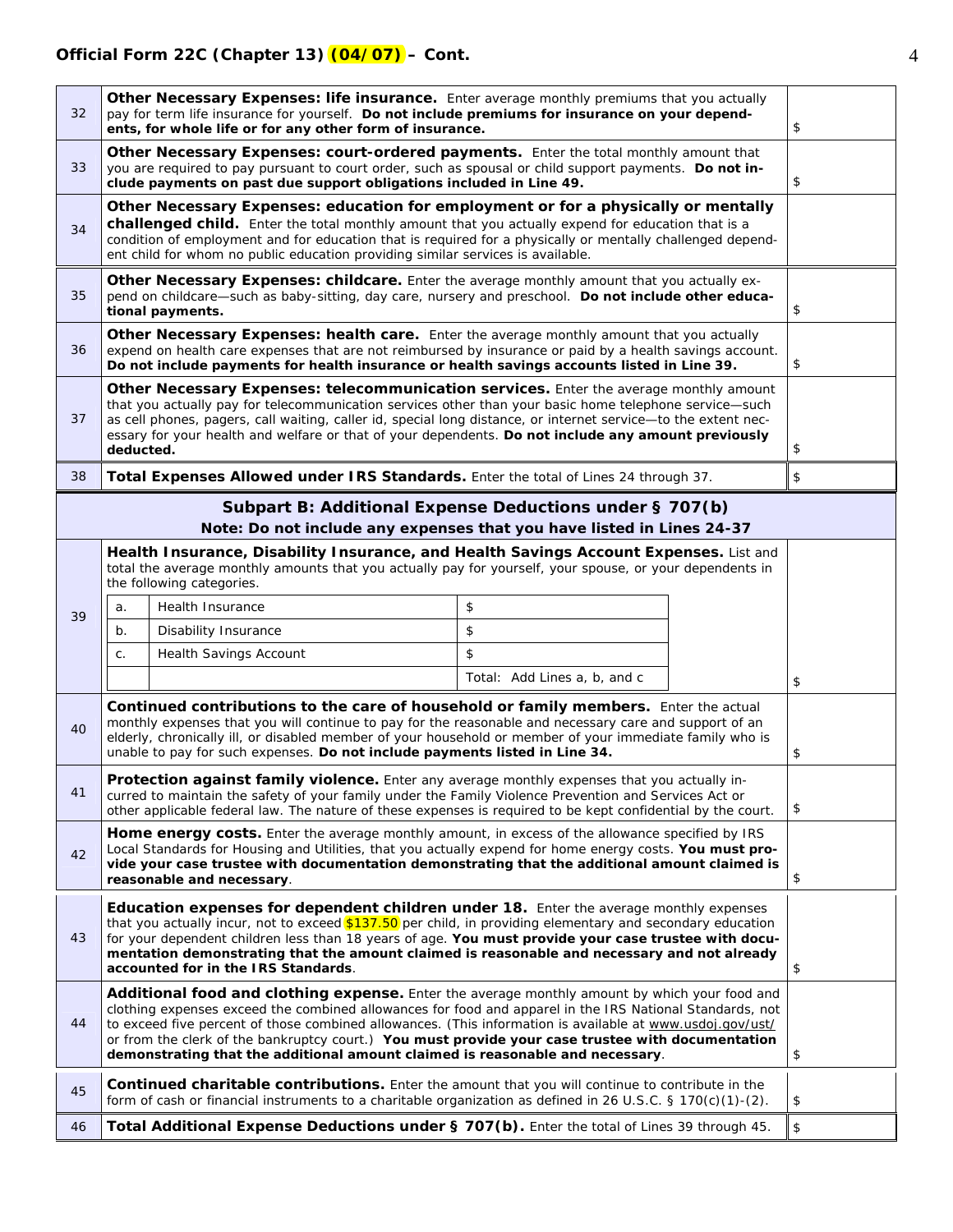|                                                                                                           | <b>Subpart C: Deductions for Debt Payment</b>                                                                                                                                                                                                                                                                                                                                                                                                                                                                                                                                            |                  |                                                           |                               |    |
|-----------------------------------------------------------------------------------------------------------|------------------------------------------------------------------------------------------------------------------------------------------------------------------------------------------------------------------------------------------------------------------------------------------------------------------------------------------------------------------------------------------------------------------------------------------------------------------------------------------------------------------------------------------------------------------------------------------|------------------|-----------------------------------------------------------|-------------------------------|----|
|                                                                                                           | Future payments on secured claims. For each of your debts that is secured by an interest in prop-<br>erty that you own, list the name of the creditor, identify the property securing the debt, and state the Av-<br>erage Monthly Payment. The Average Monthly Payment is the total of all amounts contractually due to<br>each Secured Creditor in the 60 months following the filing of the bankruptcy case, divided by 60. Mort-<br>gage debts should include payments of taxes and insurance required by the mortgage. If necessary, list<br>additional entries on a separate page. |                  |                                                           |                               |    |
| 47                                                                                                        |                                                                                                                                                                                                                                                                                                                                                                                                                                                                                                                                                                                          | Name of Creditor | Property Securing the Debt                                | 60-month Average Payment      |    |
|                                                                                                           | a.                                                                                                                                                                                                                                                                                                                                                                                                                                                                                                                                                                                       |                  |                                                           | \$                            |    |
|                                                                                                           | b.                                                                                                                                                                                                                                                                                                                                                                                                                                                                                                                                                                                       |                  |                                                           | \$                            |    |
|                                                                                                           | C.                                                                                                                                                                                                                                                                                                                                                                                                                                                                                                                                                                                       |                  |                                                           | \$                            |    |
|                                                                                                           |                                                                                                                                                                                                                                                                                                                                                                                                                                                                                                                                                                                          |                  |                                                           | Total: Add Lines a, b, and c  | \$ |
| 48                                                                                                        | residence, a motor vehicle, or other property necessary for your support or the support of your depend-<br>ents, you may include in your deduction 1/60th of any amount (the "cure amount") that you must pay the<br>creditor in addition to the payments listed in Line 47, in order to maintain possession of the property. The<br>cure amount would include any sums in default that must be paid in order to avoid repossession or fore-<br>closure. List and total any such amounts in the following chart. If necessary, list additional entries on a<br>separate page.            |                  |                                                           |                               |    |
|                                                                                                           |                                                                                                                                                                                                                                                                                                                                                                                                                                                                                                                                                                                          | Name of Creditor | Property Securing the Debt                                | 1/60th of the Cure Amount     |    |
|                                                                                                           | a.                                                                                                                                                                                                                                                                                                                                                                                                                                                                                                                                                                                       |                  |                                                           | \$                            |    |
|                                                                                                           | b.                                                                                                                                                                                                                                                                                                                                                                                                                                                                                                                                                                                       |                  |                                                           | $\,$                          |    |
|                                                                                                           | C.                                                                                                                                                                                                                                                                                                                                                                                                                                                                                                                                                                                       |                  |                                                           | \$                            |    |
|                                                                                                           |                                                                                                                                                                                                                                                                                                                                                                                                                                                                                                                                                                                          |                  |                                                           | Total: Add Lines a, b, and c  | \$ |
| 49                                                                                                        | <b>Payments on priority claims.</b> Enter the total amount of all priority claims (including priority child<br>support and alimony claims), divided by 60.                                                                                                                                                                                                                                                                                                                                                                                                                               |                  |                                                           | \$                            |    |
|                                                                                                           | <b>Chapter 13 administrative expenses.</b> Multiply the amount in Line a by the amount in Line b, and<br>enter the resulting administrative expense.                                                                                                                                                                                                                                                                                                                                                                                                                                     |                  |                                                           |                               |    |
|                                                                                                           | a.                                                                                                                                                                                                                                                                                                                                                                                                                                                                                                                                                                                       |                  | Projected average monthly Chapter 13 plan payment.        | $\mathfrak{S}$                |    |
| 50                                                                                                        | b.<br>Current multiplier for your district as determined under sched-<br>ules issued by the Executive Office for United States Trustees.<br>(This information is available at www.usdoj.gov/ust/ or from the<br>clerk of the bankruptcy court.)                                                                                                                                                                                                                                                                                                                                          |                  | x                                                         |                               |    |
|                                                                                                           | C.                                                                                                                                                                                                                                                                                                                                                                                                                                                                                                                                                                                       |                  | Average monthly administrative expense of Chapter 13 case | Total: Multiply Lines a and b | \$ |
| 51                                                                                                        | Total Deductions for Debt Payment. Enter the total of Lines 47 through 50.                                                                                                                                                                                                                                                                                                                                                                                                                                                                                                               |                  |                                                           | \$                            |    |
|                                                                                                           |                                                                                                                                                                                                                                                                                                                                                                                                                                                                                                                                                                                          |                  | Subpart D: Total Deductions Allowed under § 707(b)(2)     |                               |    |
| 52<br>Total of all deductions allowed under § 707(b)(2). Enter the total of Lines 38, 46, and 51.<br>$\,$ |                                                                                                                                                                                                                                                                                                                                                                                                                                                                                                                                                                                          |                  |                                                           |                               |    |

|    | Part V. DETERMINATION OF DISPOSABLE INCOME UNDER § 1325(b)(2)                                                                                                                                                                                                                                                        |    |  |  |  |
|----|----------------------------------------------------------------------------------------------------------------------------------------------------------------------------------------------------------------------------------------------------------------------------------------------------------------------|----|--|--|--|
| 53 | <b>Total current monthly income.</b> Enter the amount from Line 20.                                                                                                                                                                                                                                                  |    |  |  |  |
| 54 | <b>Support income.</b> Enter the monthly average of any child support payments, foster care payments, or<br>disability payments for a dependent child, included in Line 7, that you received in accordance with applica-<br>ble nonbankruptcy law, to the extent reasonably necessary to be expended for such child. |    |  |  |  |
| 55 | <b>Qualified retirement deductions.</b> Enter the monthly average of (a) all contributions or wage de-<br>ductions made to qualified retirement plans, as specified in $\S$ 541(b)(7) and (b) all repayments of loans<br>from retirement plans, as specified in $\S$ 362(b)(19).                                     | \$ |  |  |  |
| 56 | Total of all deductions allowed under § 707(b)(2). Enter the amount from Line 52.                                                                                                                                                                                                                                    |    |  |  |  |
| 57 | Total adjustments to determine disposable income. Add the amounts on Lines 54, 55, and 56<br>and enter the result.                                                                                                                                                                                                   |    |  |  |  |